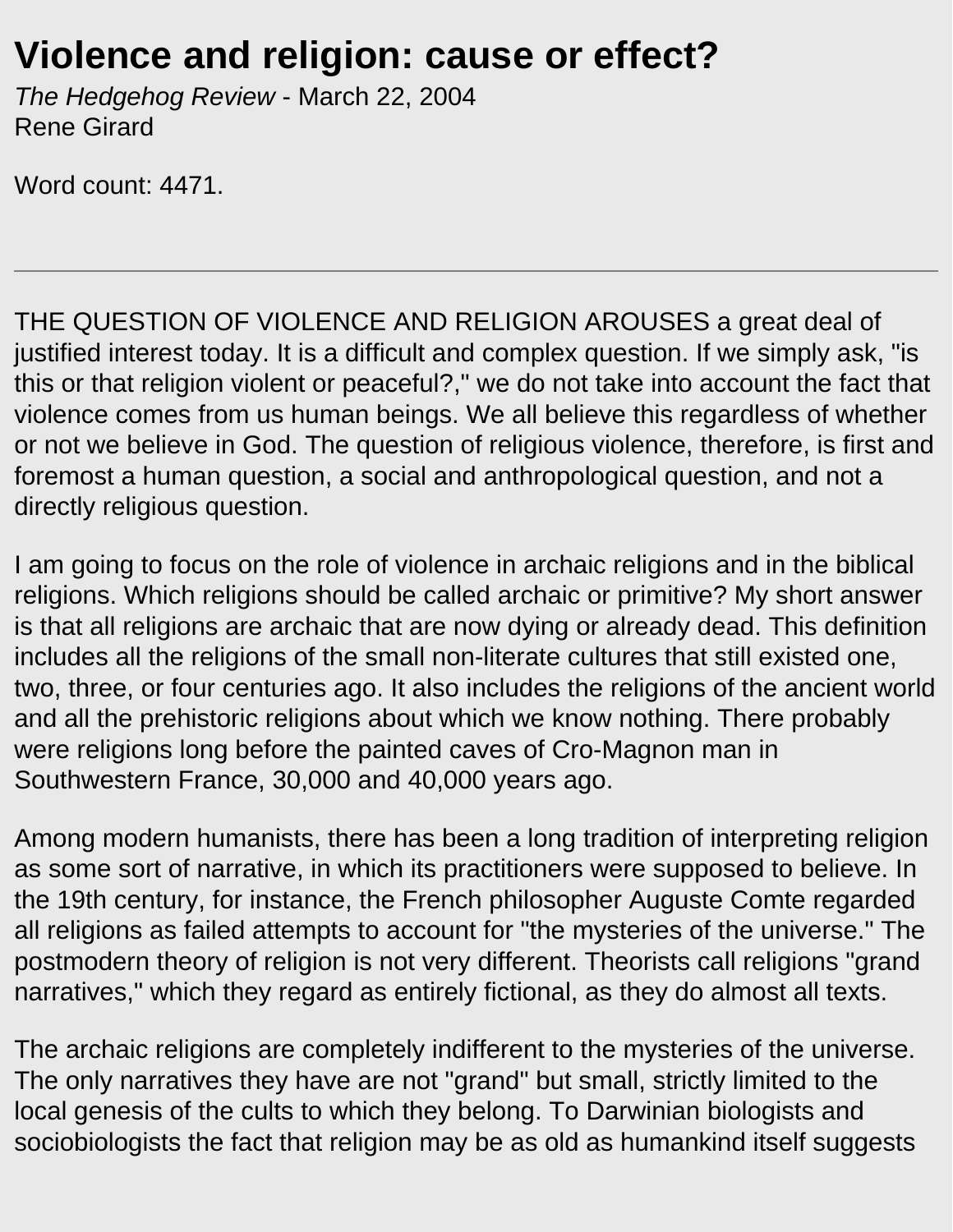that it must have some more vital function than satisfying our idle curiosity about the mysteries of the universe. If it did not, it would have disappeared long ago.

In my opinion, the relationship between violence and religion is so entangled that it should not be mentioned unless one considers the problem in its entirety. I am going to summarize my views on the subject. To do so in the limited space of this essay, however, I must streamline my observations so much that some points may seem arbitrary.

Intraspecies violence already exists among animals, notably in sexual rivalries, but it remains moderate. The victor spares the vanquished, and this is how the relations that play the main role in animal life are established. They are relations of dominance. Human beings are more violent than animals since they often kill each other. We blame this state of affairs on aggression. The problem with this notion is its one-sidedness. It aggressively divides mankind between the aggressors and the aggressed, and we include ourselves in the second category. But most human conflicts are two-sided, reciprocal.

We are competitive rather than aggressive. In addition to the appetites we share with animals, we have a more problematic yearning that lacks any instinctual object: desire. We literally do not know what to desire and, in order to find out, we watch the people we admire: we imitate their desires. Both models and imitators of the same desire inevitably desire the same object and become rivals. Their rival desires literally feed on one another: the imitator becomes the model of his model, and the model the imitator of his imitator. Unlike animal rivalries, these imitative or mimetic rivalries can become so intense and contagious that not only do they lead to murder but they also spread, mimetically, to entire communities. They probably would have annihilated our species if something had not prevented this outcome. What was it?

The foundational myths of archaic religions suggest an answer. They describe the birth of the religion to which they belong. They all begin with a mimetic crisis and conclude with the same type of drama: a single victim is killed by the entire community and is finally divinized. In the Oedipus myth, for instance, the citizens of Thebes firmly believe that this hero not only killed his father and married his mother but also brought a plague epidemic to the city of Thebes. Because of this, they believe that he certainly deserves to be punished. Myths present their single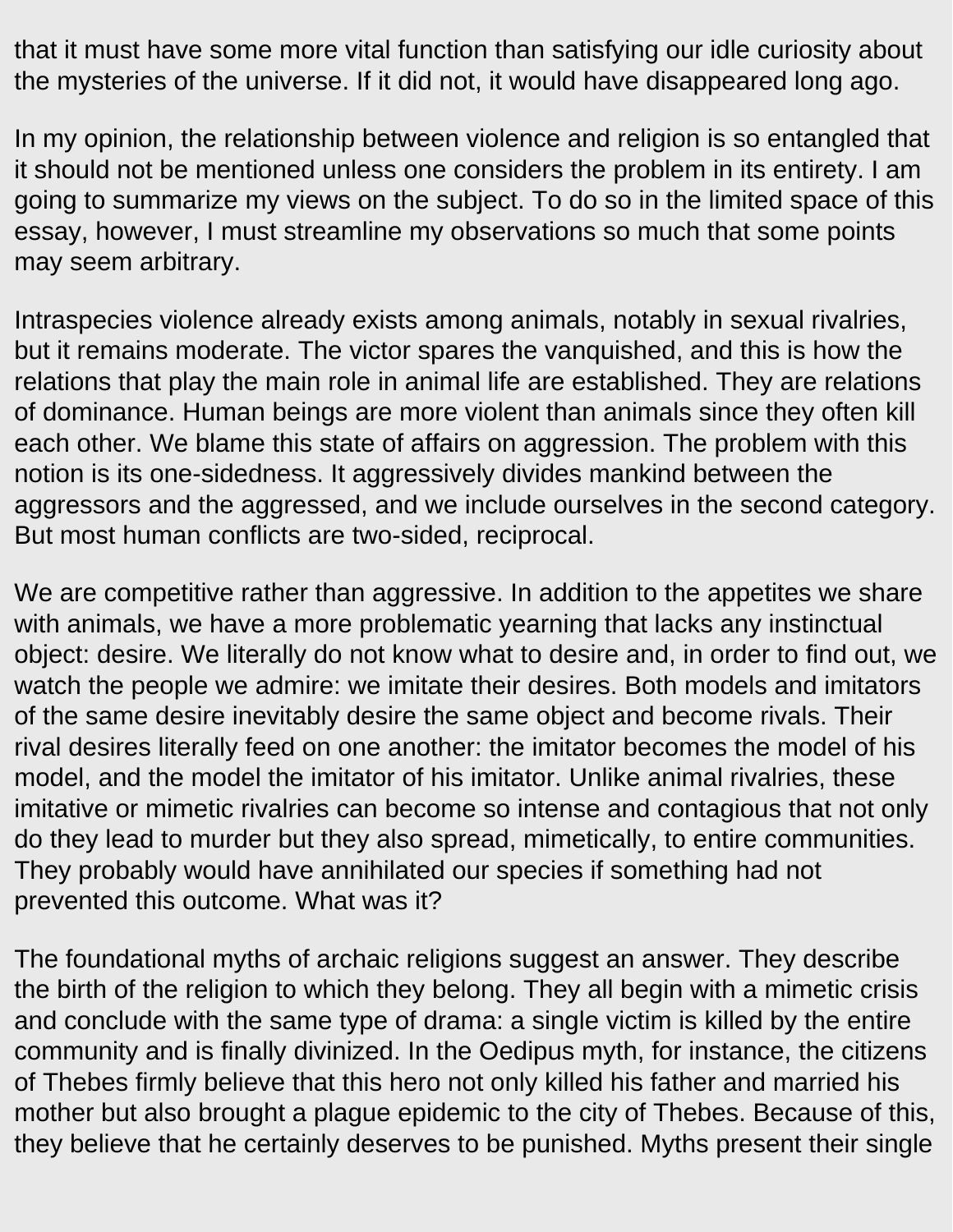victims as guilty and the mobs who do the killing as innocent.

The 20th-Century Rejection of Realism

As I have already observed, during much of the 20th century, it has been fashionable to believe that myths and other religious texts are purely fictional. If all religious texts are imaginary, the differences between them originate in the private imaginings of a few individual authors and do not have anthropological and social significance. I believe, however, that all the recurrent features in the texts of archaic myths militate against the fictional theory. To begin with there is nothing poetic or playful about these texts. They sound much more like echoes of mob violence reported by the mobs themselves. Four categories of clues, in my view, support this hypothesis:

 1) In many myths, the people seem terrified by their prospective victim, concerned solely with protecting themselves from this frightful monster. In reality, the victim seems to be in the situation of the persecuted narrator in the biblical psalms, surrounded by menacing crowds and completely helpless. In the end, the single victim always dies and the people are unharmed.

 2) Many of the crimes attributed to the single victims are obvious stereotypes that reappear in myth after myth, such as rape, infanticide, bestiality, and the like. The parricide and incest of Oedipus belong to this group. Far from being the unique insight imagined by Freud, they are banal accusations of the type still bandied around nowadays by mobs on the rampage. Highly revealing as well are such magical accusations as the evil eye, the supposed power to kill with a single glance. These are opportunistic accusations routinely resorted to by mobs to justify killing whomever they feel like killing.

 3) Another highly revealing clue is the physical impairment of many victims: some limp; others are one-eyed, hunchback, or crippled. These handicaps suggest how mobs really select their victims. Animal predators select visibly abnormal prey because they are easier to spot and to catch. Something similar happens, it seems, in the human world: visibly "damaged" individuals attract the attention of mobs.

 4) Another telltale sign, I think, is the remarkably large number of mythical heroes defined as "foreign." In isolated and ignorant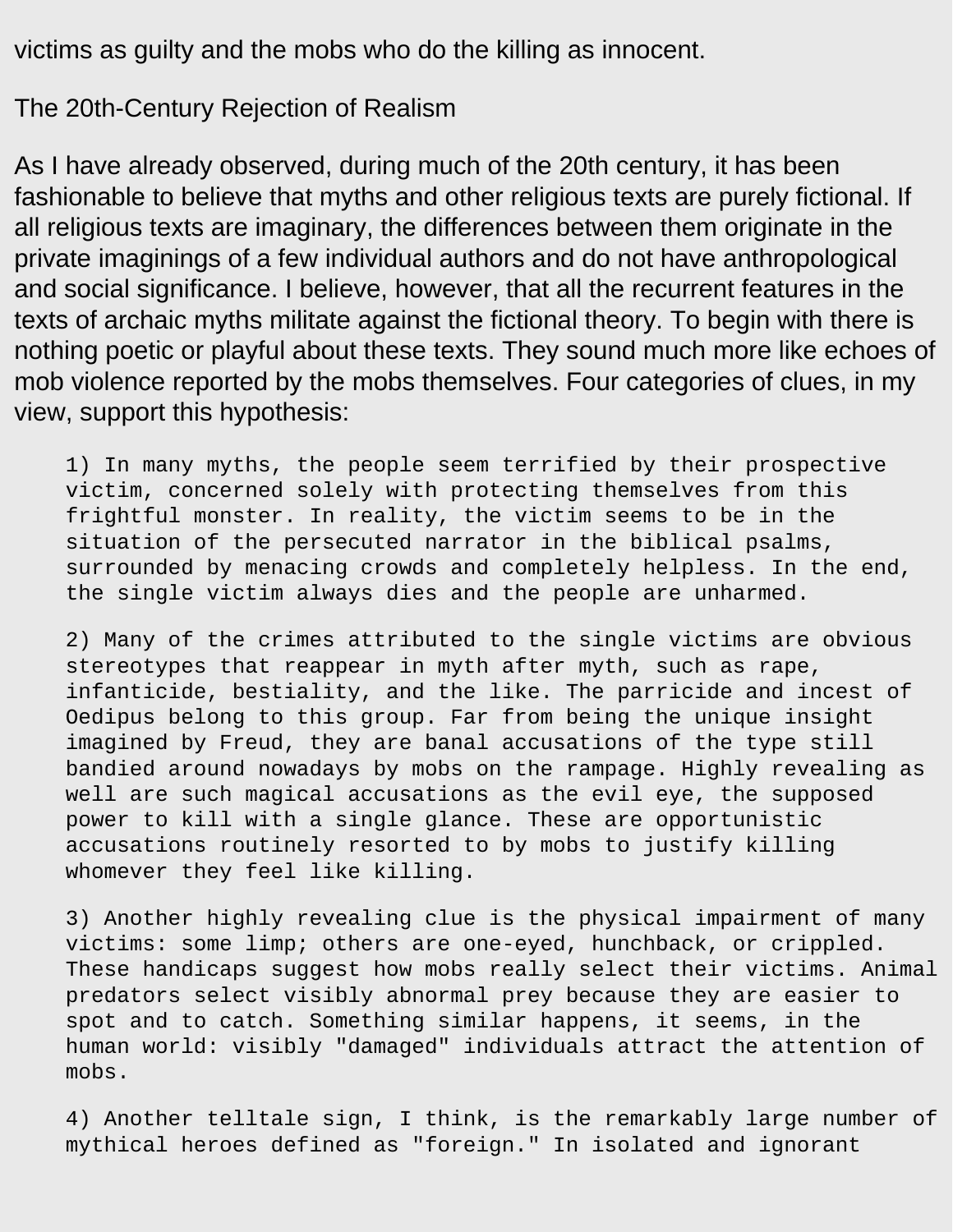communities, cultural differences are disturbing. A visiting stranger may start a panic and be attacked simply because his speech and mannerisms differ slightly from the local standards.

I do not claim that myths are accurate accounts of the mob phenomena, but rather that the phenomena are real while the accounts are systematically inaccurate, always distorted in the manner that is to be expected from a bunch of unrepentant killers reporting their own actions. That is the reason why the victims are always portrayed as guilty and the mobs never make the slightest mistake. They always kill a bona fide troublemaker. It was not the discovery of some authentic criminal, as claimed by myths, that reconciled these archaic communities; it was the illusion of such a discovery. The communities mimetically transferred all their hostilities to the single victim and became reconciled on the basis of the resulting illusion.

How can the same imitation, the same mimetic contagion that previously caused the mimetic rivalries and therefore the violent disintegration of the community suddenly turn into a force for the reintegration, the reconciliation of the community?

As mimetic rivalries intensify, during mimetic crises, they gradually erase all existing cultural differences and turn the best-ordered communities into undifferentiated mobs. Beyond a certain intensity, the objects of desire are consumed, destroyed, or forgotten. The mimetic frenzy refocuses on the antagonists themselves. The same human beings who, a little before, could not stop fighting because they shared the same desires, now share the same antagonists and the same hatred. Paradoxically, when mutual love is absent, the only sentiment that can reconcile human beings is its opposite, a common hatred.

The contagious mimesis polarizes against fewer and fewer antagonists until finally, for some of the insignificant reasons I mentioned earlier, or for no reason at all, the crowd becomes polarized against one last individual. At that point, no one has an enemy left in the community except for that common target and as soon as it is destroyed, violence must come to an end. In Greek the word for this seemingly miraculous operation is catharsis, which signifies the purification or cleansing of all the violence inside the community. The unanimous mimetic contagion transforms the disastrous violence of all against all into the healing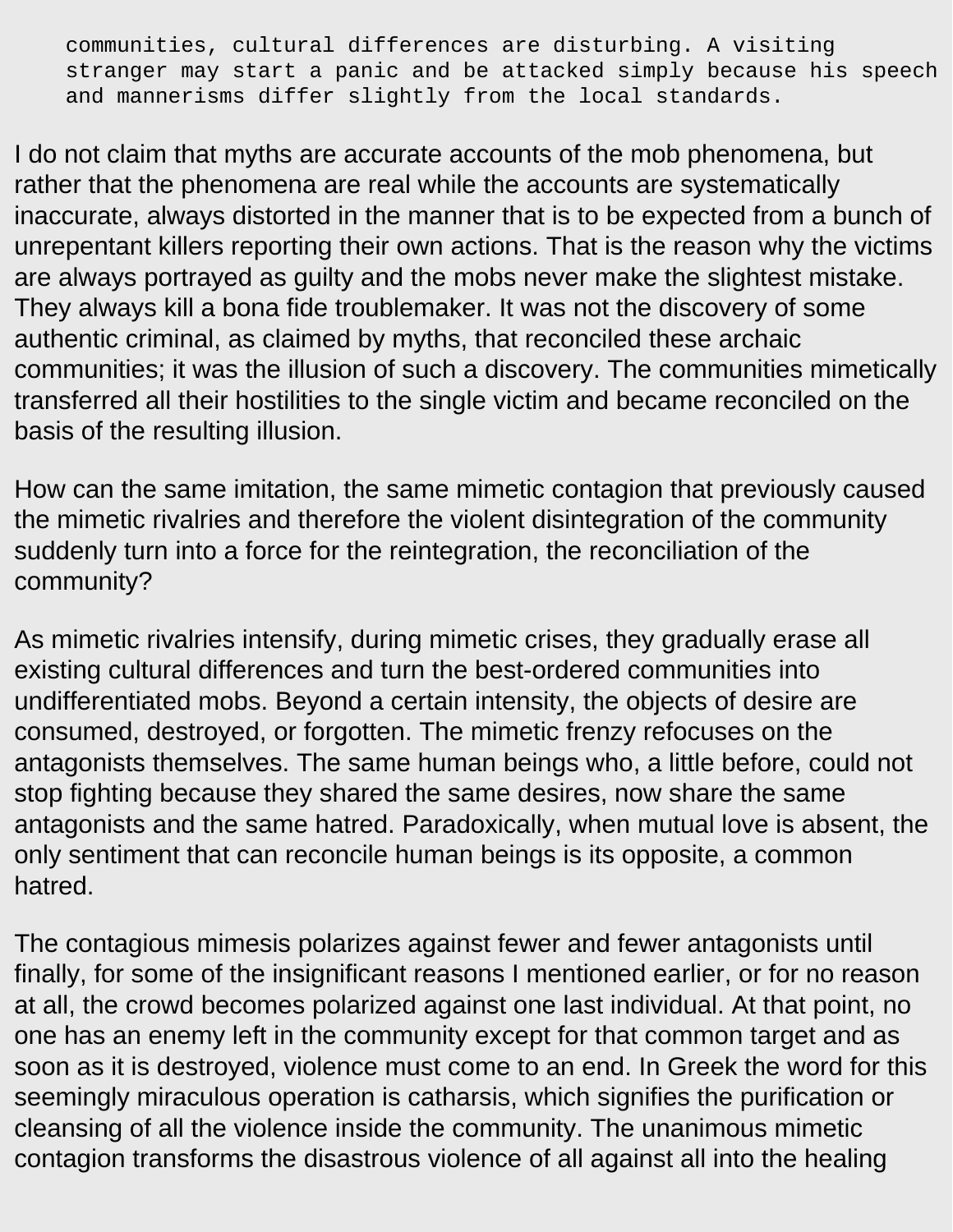violence of all against one. The community is reconciled at the cost of one victim only.

### Ritual Sacrifice

When thus reconciled, archaic communities felt that they had experienced a miracle and were greatly relieved, of course, but not for long. Human nature was unchanged and, sooner or later, the mimetic rivalries had to reappear. The frightened communities tried to limit these rivalries by a system of prohibitions that kept the people most likely to engage in them away from one another. They also tried to preordain rigidly the distribution of the potentially most divisive "goods," especially women.

Frequently, these precautions failed, it seems, and when they did, the terrified communities remembered that their previous mimetic crisis was ended by the killing of a victim. They now wondered if the killing of more victims might not repeat the earlier miracle. The result was the invention of the most important religious institution of humankind, ritual sacrifice. All archaic cultures solemnly immolate victims in the hope of preventing mimetic conflicts.

In many archaic cultures, notably in Africa, the important rituals began with some deliberate disruption of the community: the various subgroups taunted and insulted one another; they even came to blows. The idea behind these "mock crises," as the anthropologists call them, was to insure the success of the ritual sacrifice through an exact reproduction of the entire original sequence, including an abbreviated version of the mimetic rivalries. The goal was to facilitate the triggering of the victimage mechanism, and the "mock crisis" probably helped.

Let me sum up the "mimetic theory" of religion and culture: when future human beings became too mimetic to live as animals do, their dominance patterns collapsed and the resulting crises triggered the mimetic victimage mechanism around which the first systems of prohibitions and sacrificial rites coalesced. These were the first religions and the initial form of human culture. Religion enabled humanity to turn to positive use its mimetic power, which is not all violence only but is also our great capacity for learning, our superior intelligence.

If my analysis is sound, far from being the cause of our violence, archaic religions are, or rather were, first a consequence of that violence and, secondly, our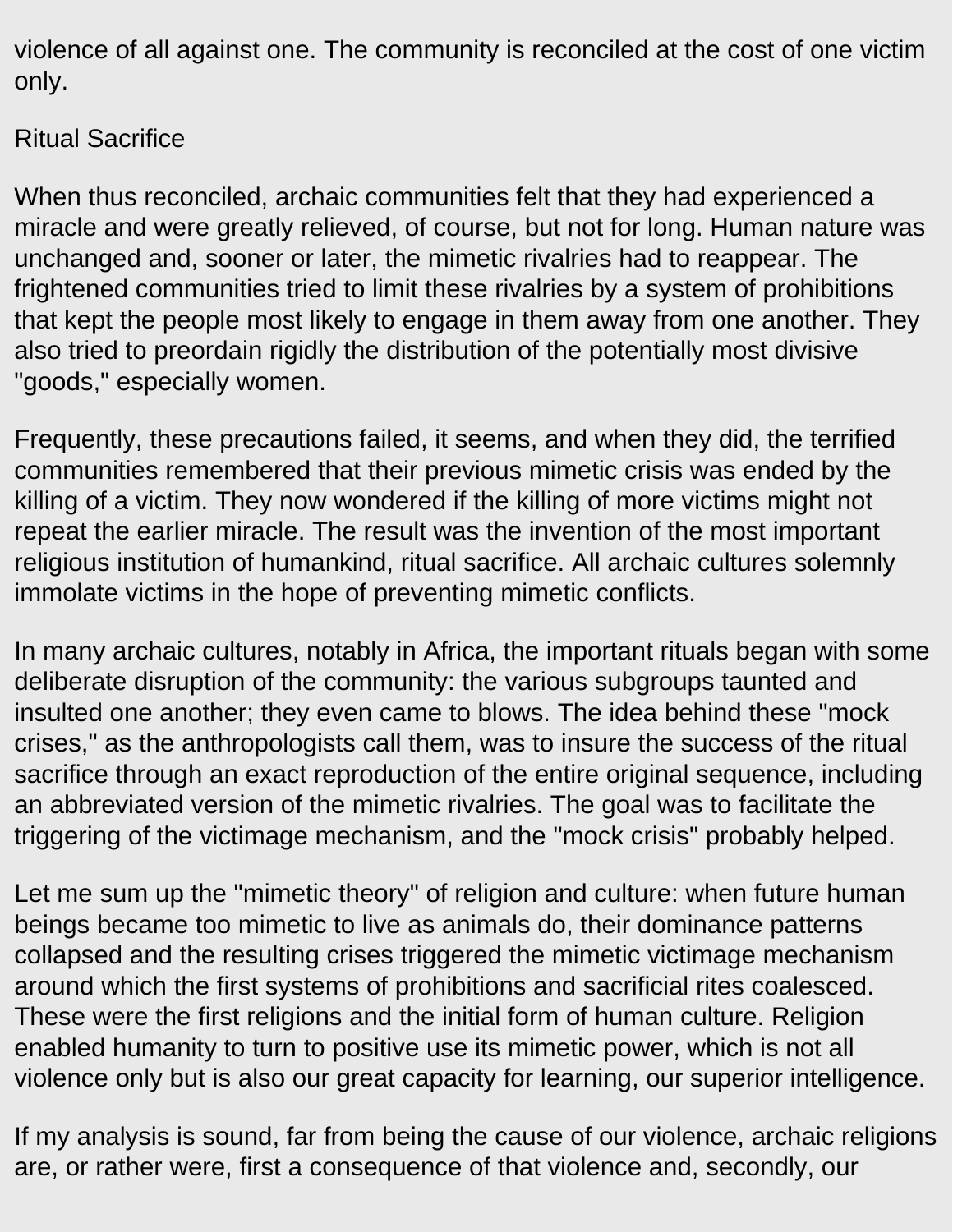primary protection against it. During the longest part of our history or pre-history, they enabled human communities to survive their own violence. Archaic religions are essentially combinations of prohibitions and sacrifices. Prohibitions forbade violence directly, but they often failed and, when they did, archaic communities fell back upon their second line of defense, sacrifice. The paradox of archaic religion is that, in order to prevent violence, it resorted to substitute violence. Jean-Pierre Dupuy has observed that sacrifice, understood broadly, contains violence in both senses of the word. It contains violence as an army contains the attacks of its enemies, and sacrifice also contains violence in the sense of being inhabited by it, of making violence its main resource against violence itself.

During the greater part of human history, the single victim mechanism generated many religions, no doubt, that operated efficiently because the faithful never became aware of their generative principle. They were deluded into believing that their gods, rather than the community itself, had to be appeased with victims. It was the community's own anger that threatened its survival, but no one realized it. The victimage mechanism that produced archaic religions was so unanimous that the first demonized, then divinized victim seemed responsible both for the mimetic crises and their happy conclusion. Those who surrendered to the spirit of the mob saw their own unanimity not as the mimetic contagion that it really was, but as the certain proof of their correct interpretation of the single victim drama.

The Biblical "Difference"

The Hebrew Bible and the Christian Gospels are the only religious texts that contain reversals of this mythical scheme. The mobs in the Jewish and Christian scriptures think and behave exactly like the mobs in archaic myths. The difference is not in the events but in their interpretation. In myths, the victims have really committed the crimes of which their persecutors accuse them. In the Jewish and Christian scriptures, mobs are blamed for persecuting innocent victims.

In the prophetic texts of the Hebrew Bible, the perspective of the mob is condemned and reversed. For example, Joseph's brothers turn into a kind of ugly mob in their behavior towards him. Job's entire community acts with the solidarity of a mob. In many psalms, the narrator watches helplessly as mobs surround him for the purpose, it seems, of killing him. Many of the prophets were persecuted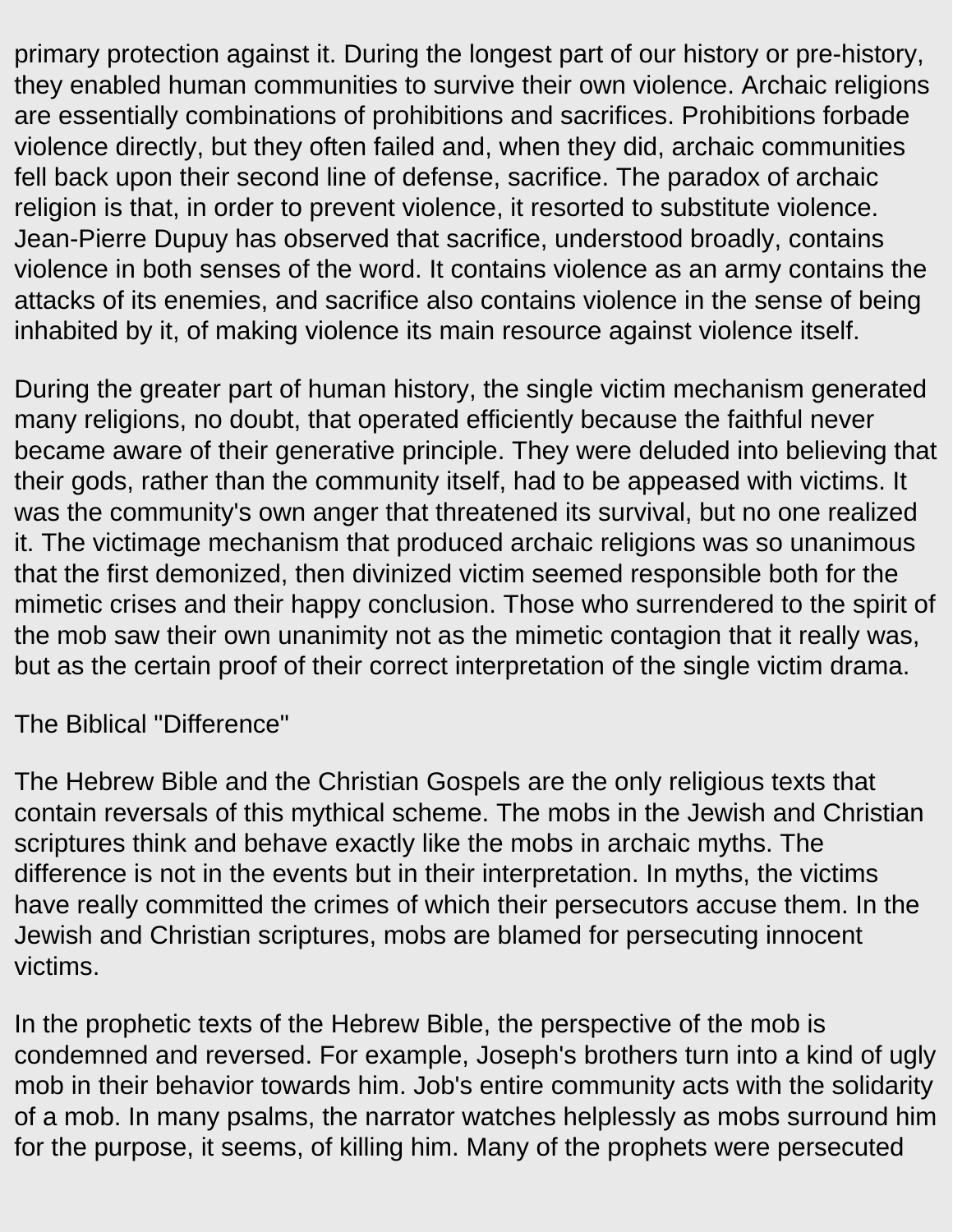and even killed by hostile mobs. The most spectacular example is the killing of the Suffering Servant (Isaiah 52-53), whom the Gospels compare with Jesus. The prophetic literature is a long march away from this violent social phenomenon that seems to have played an enormous role in human cultures before and even after the arrival of judicial systems.

The Gospels contain the same overall sequence as myths. Once again, there is a great crisis at the beginning, the crisis of the small Jewish state under Roman occupation, and it culminates in the drama of a single victim, Jesus, who is collectively killed and later divinized by the Christians. But the difference is that the Gospels reverse the verdict of the crowd in myths: the victim is innocent, and the mob is guilty. Especially striking in the Gospels is the fact that the two perspectives--the mob's and the victim's--are displayed side by side. Almost everybody agrees with the local mob. The dissenters are very few, but precarious as their perspective seems at first, it ultimately triumphs' for one essential reason, in my view: it happens to be true.

I use the word "truth" here in an anthropological and social context, not in a religious context. All rational human beings would agree, no doubt, that mobs are notoriously unreliable as judges of right and wrong, especially when it comes to their own victims. It was not the discovery of some authentic criminal, as claimed by myths, that reconciled these archaic communities, but the illusion of such a discovery. The communities mimetically transferred all their hostilities to the single victim and became reconciled on the basis of the resulting illusion.

Since the victim is innocent, what is the force that unites, each time, a large group of violent men against an irrelevant victim? The answer is once again imitation, mimetic contagion.

Whereas myths submit to the mimetic contagion against the single victim, the biblical interpreters resist that same contagion and rehabilitate the victim who is indeed innocent. The biblical resistance to the mimetic contagion reveals the essential deceptiveness of archaic religions, the spirit of the mob that dominates them. This unique power to demystify the unanimous violence is applicable not merely to the specific victims represented in these texts--Joseph, Job, the Suffering Servant, or Jesus--but, potentially, to all similar victims of collective victimage phenomena wherever they happen to occur. To demystify a myth, all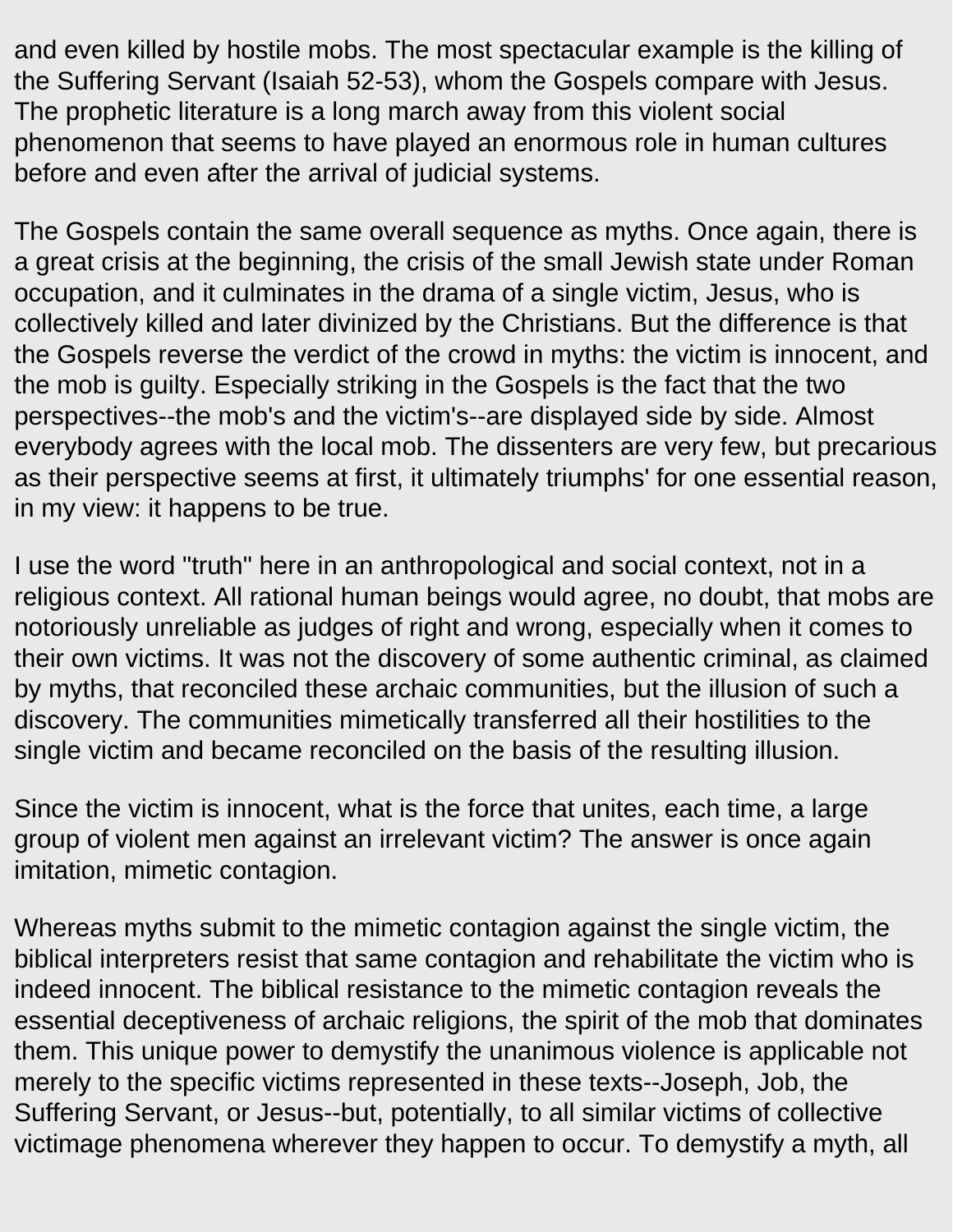we need to do is to slip, for example, the account of the crucifixion beneath its text and compare the one with the other.

The (synoptic) Gospels make it obvious that all witnesses of the crucifixion behave mimetically. Peter's denial is a spectacular example: as soon as he finds himself surrounded by people hostile to Jesus, he imitates their hostility. His triple denial is a mimetic phenomenon. Pilate is poles apart from Peter and yet, in the end, he behaves just like the apostle. Even though he would personally prefer to save Jesus, he surrenders to the mob; he imitates the mob and orders the crucifixion. The two thieves crucified with Jesus (only one in Luke) are another, even more caricatured example of crowd imitation. Instead of sympathizing with the man whose dreadful fate they share, they insult Jesus in imitation of the crowd, in a last, desperate effort to rejoin the crowd, to deny their own crucifixion.

The modern world does not perceive this biblical demystification. Just the opposite. Biblical texts are often believed to be equivalent to myths because they do, indeed, resemble myths. In reality, far from insuring the sameness of all the religious doctrines rooted in all these texts, the presence everywhere of a victimage mechanism opens up the possibility of an enormously significant difference. The tendency to define all texts as mythical is due to the inability of most modern researchers to go beyond the themes and motifs of these texts and to see that the surrender or resistance to the mimetic contagion is the most important factor in the type of text ultimately produced. A text can conceal the deceptiveness of the victimage mechanism and be itself deceptive, or it can reveal that same deceptiveness and, together with it, the injustice of the mob and the undeserved suffering of the victim. The first way is the way of mythology, and the second is the way of biblical texts and, most explicitly, of the Gospels.

The picture of the human world conveyed by myths is rosier than the biblical picture precisely because it reflects the persecutors' deceptive perspective, rather than the more truthful victims' perspective. The only philosopher who realized that this preference for mythology was equivalent, in fact, with siding with the persecutors was Friedrich Nietzsche. But, far from inciting him to shift to the side of the victims, this discovery reinforced his bias in favor of unjust violence and, at least indirectly, his writing on the subject encouraged some of the worst abominations of the 20th century.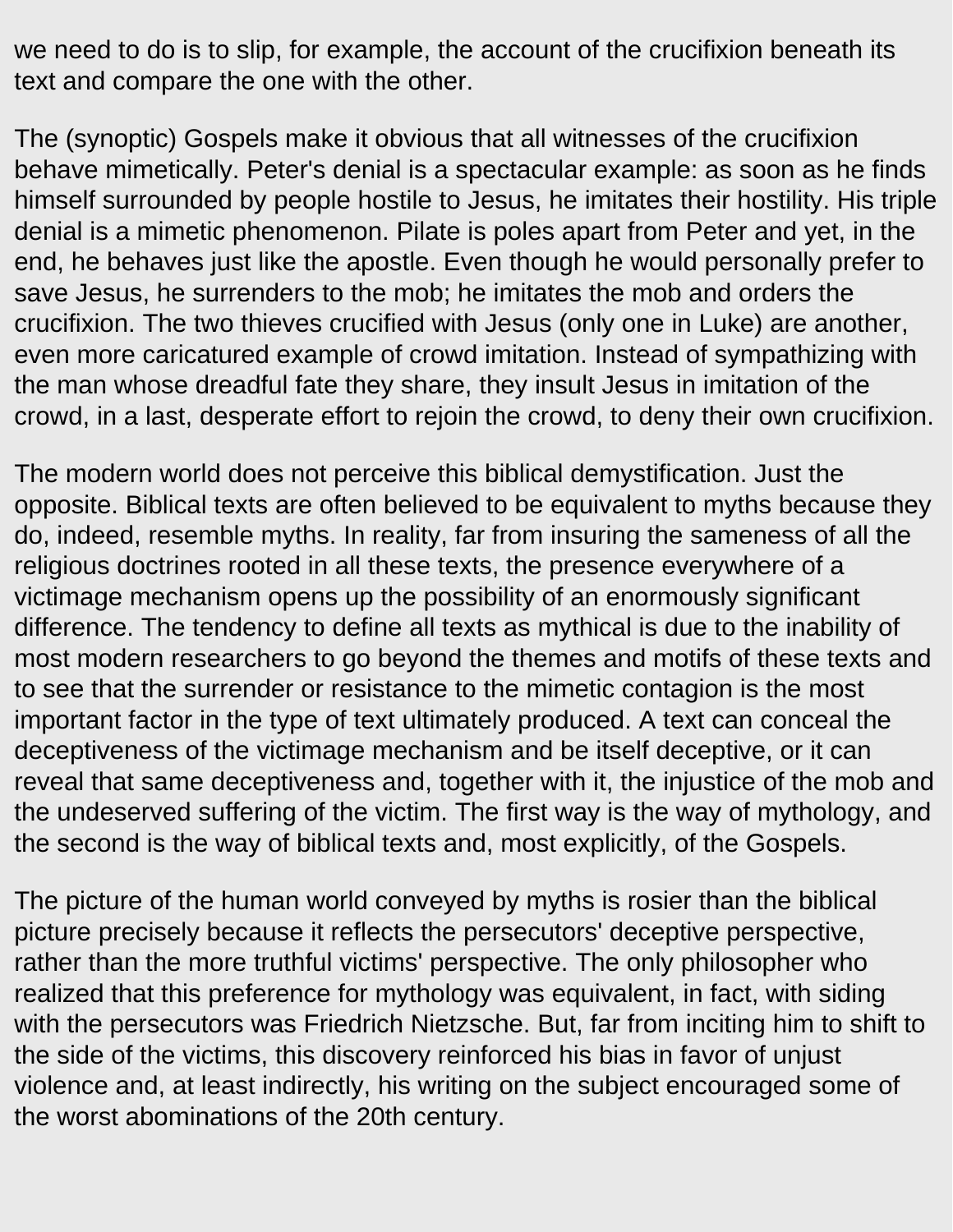The prophetic literature of the Hebrew Bible and the Gospels stand in absolute opposition to the mythical and sacrificial mentality of archaic religion. Many statements and formulae confirm this opposition. Hosea attributes the following words to Yahweh: "I desire mercy and not sacrifice" (Hosea 6:6). Jesus advises his listeners to become reconciled with their brothers before they bring their sacrificial offerings to the altar. He warns them, in other words, that they should not count on sacrifices any more as an artificial means of getting along with their neighbors. The truth of sacrifice, which is about to be revealed in the crucifixion, will destroy once and for all, in the long run, the effectiveness of all sacrifices. As it becomes impossible to elude violence with ritual, a face-to-face reconciliation becomes the only means to avoid the destructive unleashing of mimetic violence.

#### The Modern Evolution Away from Violence

The non-violent side of the biblical inspiration can be seen quite directly in the long-range historical evolution of our Western societies. In some important respects, ever since the high Middle Ages, our historical world has been moving in the direction of less and less violence. Our world has abolished serfdom and slavery. Our penal legislation has become more humane, the status of women has been raised, and we protect children and the aged. We have invented such things as the hospital, free medical care, and various forms of social protection for the weak and the handicapped. However feeble these mitigations of violence may seem compared with our aspirations, they are without precedent in all of human history.

Our world has become progressively more aware of arbitrary victimization, and our social, political, and legal institutions are making greater and greater efforts to avoid it. The preoccupation with victims often becomes, in the contemporary world, the object of a novel kind of mimetic rivalry that encourages exploitative distortions and turns the whole thing into a caricature. In spite of these faddish aspects, the modern concern for victims, which has been in the making for many centuries, is a major historical development. We are constantly accusing ourselves of persecuting victims not only at the present time but also in the past of our nations, our religious traditions, and our ethnic traditions. We are rewriting history from the standpoint of victims. We often manage, I repeat, to turn this remarkable concern into more mimetic rivalry, and we spend a good deal of time throwing old corpses at each other's heads, in a renewed attempt to justify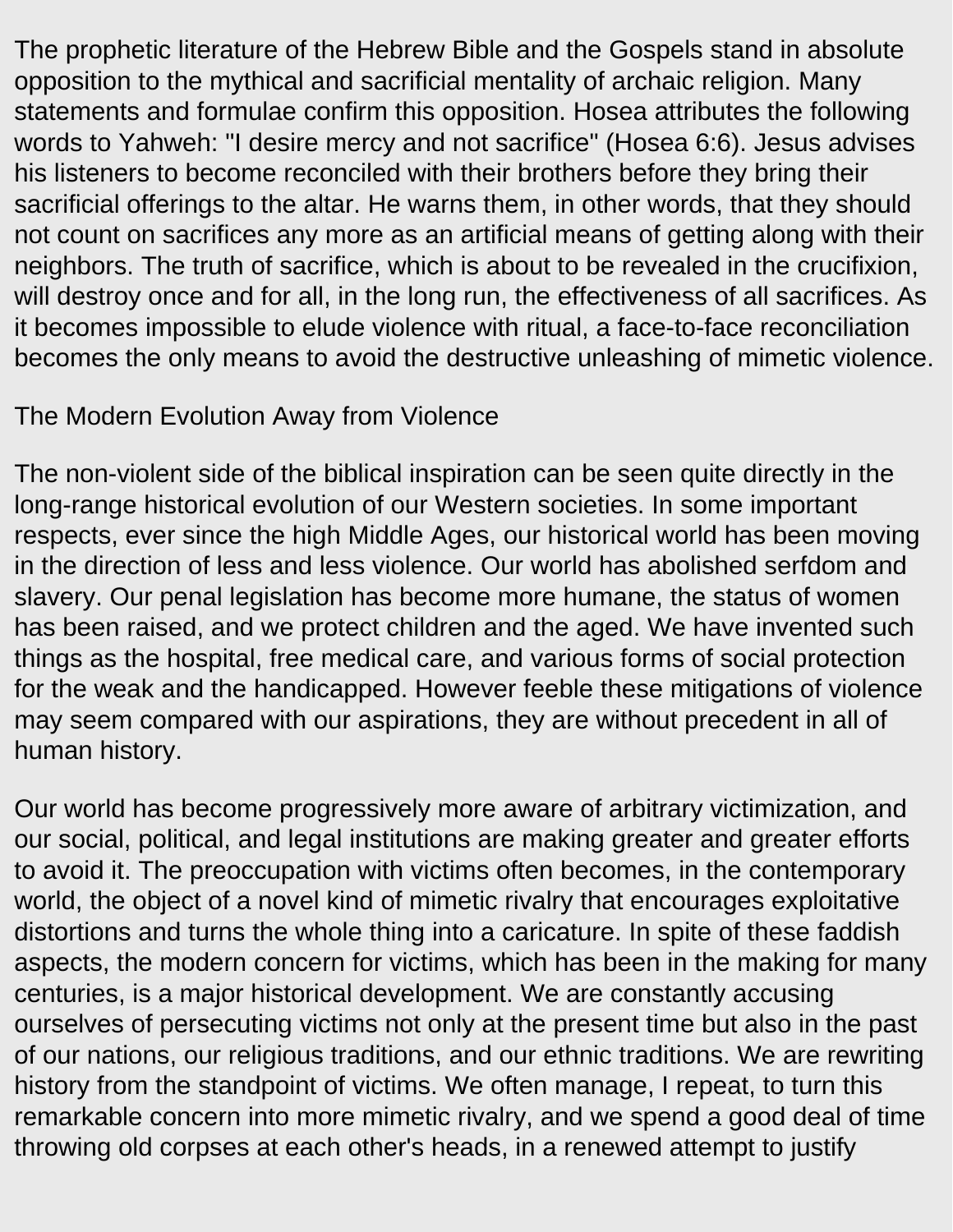ourselves at the expense of our neighbors, but these regrettable aspects should not obscure the larger significance of these phenomena.

While our world is less violent than any previous world, I do not have to remind you that this is only one aspect of the world in which we live. The other aspect is the very reverse: a tremendous increase in violence and in the threats of violence. The two opposite trends have been developing simultaneously for quite a few centuries, no doubt, and the gulf between them is forever widening. Our world both saves more victims than any previous world and kills more victims than any previous world. The 20th century not only had the greatest wars in human history, but it was the century of death camps, genocides, and nuclear weapons. And every day, it seems, new and even worse threats confront us, such as the possibility that our most monstrous weapons will fall into the hands of terrorists ready to die in order to kill the greatest possible number of innocent people.

How can these two aspects characterize our world simultaneously? Is it not a terrible indictment of the biblical tradition that it has proved unable to make peace among us? Is it not true therefore that even the most peaceful-sounding religions do cause violence after all? Many people answer with a resounding "yes" without taking into account or even suspecting what we discovered earlier regarding sacrifice and the sacrificial values that still permeate our society.

The violence that is slowly undermined by the biblical demystification of sacrifice is sacrificial violence, in other words, the violence that "contains" violence and has long kept the worst forms of violence in check and, to a certain extent, still does. We are always in debt to sacrificial violence, therefore, and when we get rid of it in a great burst of self-righteous indignation against hypocrisy, it may be a worse violence that, unwittingly, we help unleash.

Because of the sacrificial background, one must refrain from evaluating the influence of the biblical religions and of other religions from the standpoint of a simple opposition between violence and non-violence. The elimination of sacrificial violence is not simply "good" or "bad"; it is an ambiguous and ambivalent progress in the struggle against violence, which may include regressive aspects if the human beings whom this violence restrained in the past become more violent as a result of this development. The peace that has been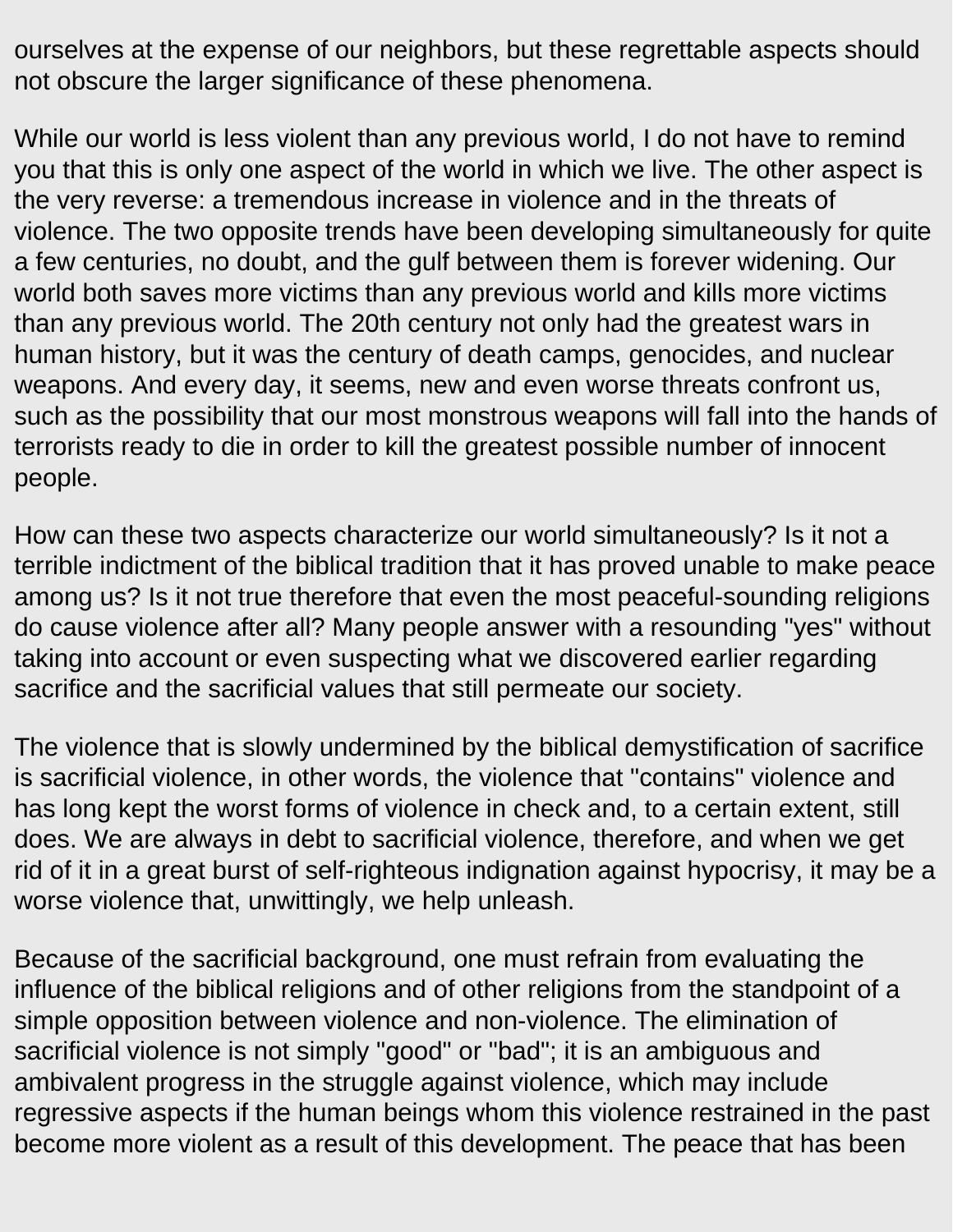available to us until recently often rests on a sacrificial violence, which is no longer present in the form of blood sacrifice, of course, in this country, but in institutions such as the police, the American army, the superior American power, and the respect it still inspires throughout the world.

When one eliminates the violence of sacrifice, or even weakens it, one cannot avoid weakening the peaceful effects of this violence just as much as the violent aspects. The rejection of sacrificial violence is certainly something good in principle, the result of a righteous battle against the hypocrisy of religious, social, and political institutions always suffused with sacrificial values. But the more we succeed in this undertaking, the more we destroy traditional institutions and the more we weaken the stability of our own world. The more we promote individual freedom, the more all individuals should feel that they have to prevent violence themselves by non-violent means; we must avoid without outside help the disorders that sacrificial cultures prevented through legal violence.

The disappearance of sacrificial limitations and religious prohibitions facilitates the unleashing of mimetic rivalries not only at their most creative, in scientific competition for instance, but also at their most destructive, in the suicidal forms of terrorism that turn the marvels of modern technology into indiscriminately murderous weapons.

#### **Conclusion**

Even if my observations are too sketchy to convince you that the mimetic theory of religion is the breakthrough I believe it is, you will agree, I hope, that even the most obviously "untrue" religions are worthy of our respect. Archaic religions are not simply false explications of the universe. They always had more urgent business to attend to than satisfying the curiosity of idle men. They have always been in charge of keeping the peace. Even if they had to resort to violent means to reach their goal, these means were not really their own invention; they were provided more or less ready-made by the spontaneous course of human relations. We cannot condemn these religions as something alien to our modern humanity. Even as we try to do better than the old religions did, we understand that the task is infinitely more difficult than it was thought a hundred years ago. The violence we would love to transfer to religion is really our own, and we must confront it directly. To turn religions into the scapegoats of our own violence can